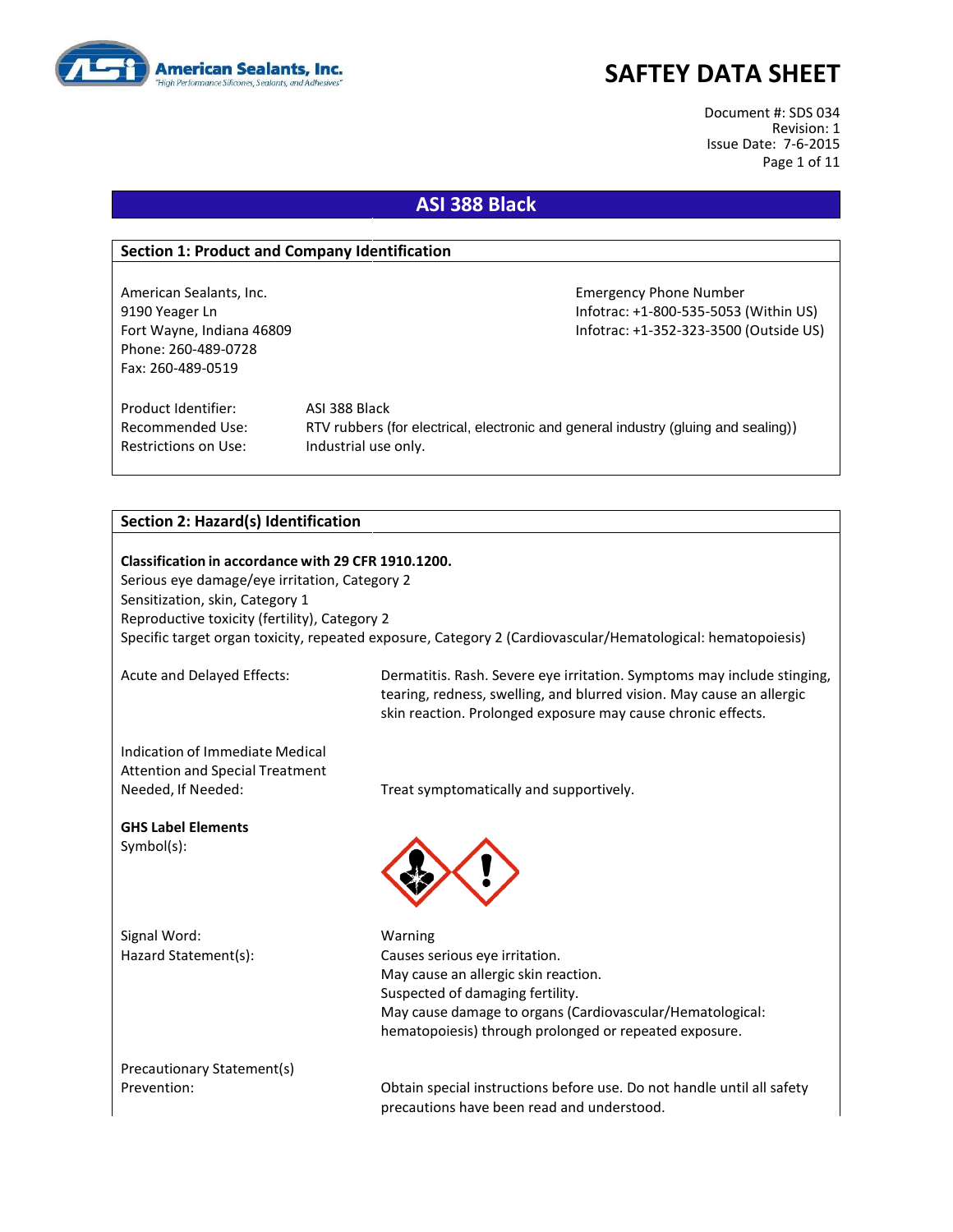|           | Do not breathe dust/fume/gas/mist/vapors/spray.<br>Wear protective gloves/protective clothing/eye protection/face<br>protection. Wash thoroughly after handling.<br>Contaminated work clothing should not be allowed out of the<br>workplace.                                                                                                                                                                                           |
|-----------|-----------------------------------------------------------------------------------------------------------------------------------------------------------------------------------------------------------------------------------------------------------------------------------------------------------------------------------------------------------------------------------------------------------------------------------------|
| Response: | IF ON SKIN: Wash with plenty of soap and water.<br>If skin irritation or rash occurs: Get medical advice/attention. Get<br>medical advice/attention if you feel unwell.<br>IF IN EYES: Rinse cautiously with water for several minutes. Remove<br>contact lenses, if present and easy to do. Continue rinsing.<br>If eye irritation persists: Get medical advice/attention.<br>Take off contaminated clothing and wash it before reuse. |
| Storage:  | Store locked up.                                                                                                                                                                                                                                                                                                                                                                                                                        |
| Disposal: | Dispose of contents/container in accordance with<br>local/regional/national/international regulations.                                                                                                                                                                                                                                                                                                                                  |

| <b>Section 3: Composition/Information on Ingredients</b> |                                         |            |  |
|----------------------------------------------------------|-----------------------------------------|------------|--|
|                                                          |                                         |            |  |
| <u>CAS</u>                                               | Component                               | Percent    |  |
| Proprietary                                              | Methyloximesilane                       | $1 - 3$    |  |
| Proprietary                                              | Vinyloximesilane                        | $\leq 1$   |  |
| Proprietary                                              | Alkoxysilane                            | $\leq 1$   |  |
| 1333-86-4                                                | Carbon black                            | ${}_{0.2}$ |  |
| $96 - 29 - 7$                                            | Methylethylketoxime (Impurity)          | $\leq 1$   |  |
| 556-67-2                                                 | Octamethylcyclotetrasiloxane (Impurity) | $\leq 1$   |  |
|                                                          |                                         |            |  |

#### **Section 4: First-Aid Measures**

| Inhalation:   | IF INHALED: Remove to fresh air.<br>Get medical attention if symptoms occur.                                                                                                                                                          |
|---------------|---------------------------------------------------------------------------------------------------------------------------------------------------------------------------------------------------------------------------------------|
| Skin Contact: | IF ON SKIN: Wash off with plenty of soap and water.<br>For minor skin contact, avoid spreading material on unaffected skin.<br>Get medical advice/attention if symptoms occur.<br>Take off contaminated clothing and wash before use. |
| Eye Contact:  | IF IN EYES: Flush eyes with water as a precaution. Remove contact lenses, if present and<br>easy to do. Continue rinsing.<br>If eye irritation develops and persists: Get medical advice/attention.                                   |
| Ingestion:    | Rinse mouth thoroughly with water.<br>Get immediate medical attention if symptoms occur.                                                                                                                                              |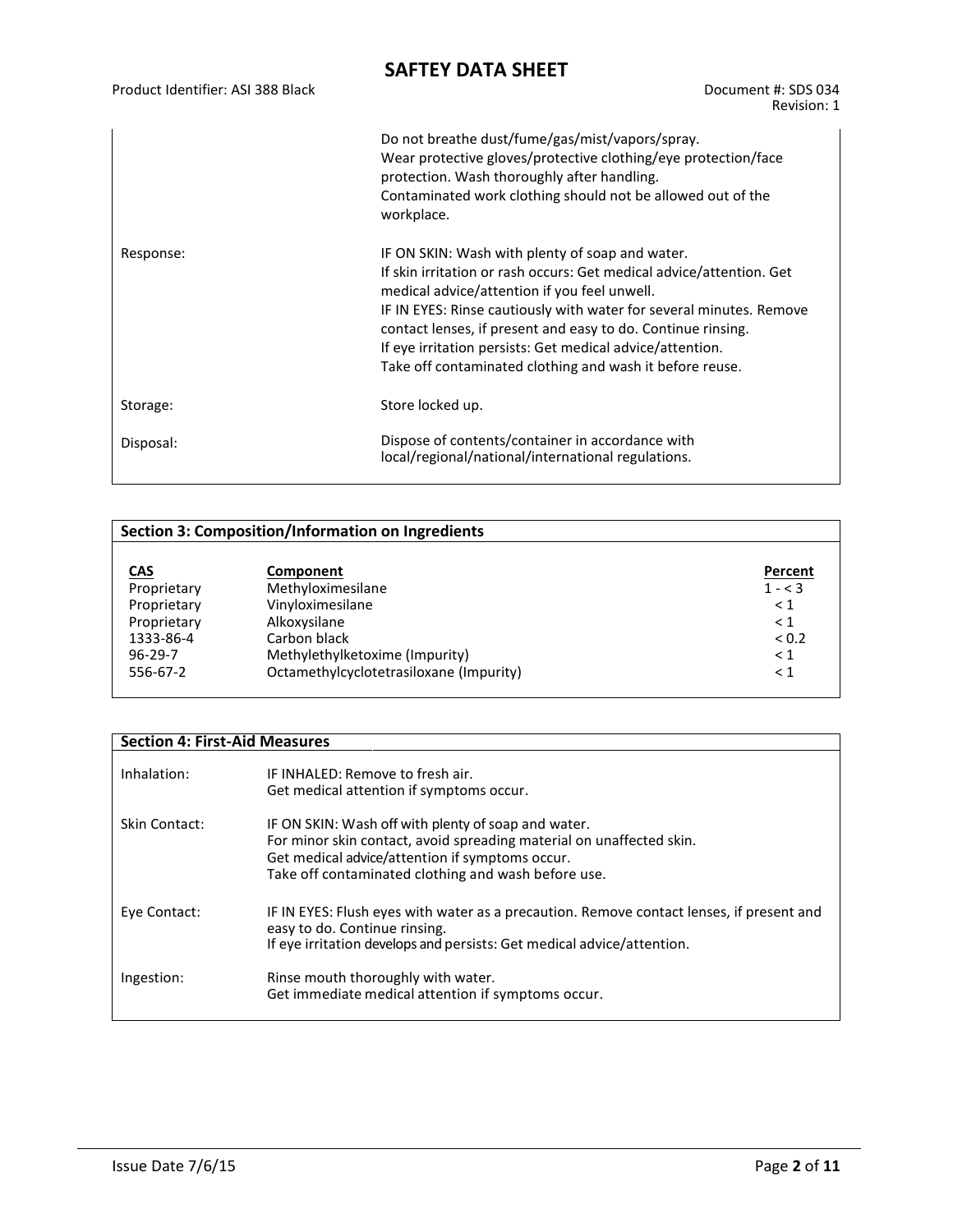**Section 5: Fire-Fighting Measures**

| Suitable Extinguishing Media:<br>Unsuitable Extinguishing Media:         | Use carbon dioxide, regular dry chemical powder, alcohol-resistant<br>foam, or water fog.<br>None known.                                                        |
|--------------------------------------------------------------------------|-----------------------------------------------------------------------------------------------------------------------------------------------------------------|
| <b>Specific Hazards Arising from the Chemical</b>                        |                                                                                                                                                                 |
| Hazardous Decomposition Products:                                        | By heating and fire, harmful vapors/gases may be formed.<br>Nitrogen oxides. (corrosive)                                                                        |
| Special Protective Equipment and<br><b>Precautions for Firefighters:</b> | Firefighters must use standard protective equipment including flame<br>retardant coat, helmet, gloves, rubber boots, and self-contained<br>breathing apparatus. |
| Specific extinguishing methods:                                          | Move containers from fire area if you can do so without risk.                                                                                                   |

| <b>Section 6: Accidental Release Measures</b>             |                                                                                                                                                                                                                                                                                                                                                                                                                                                                                                |  |  |
|-----------------------------------------------------------|------------------------------------------------------------------------------------------------------------------------------------------------------------------------------------------------------------------------------------------------------------------------------------------------------------------------------------------------------------------------------------------------------------------------------------------------------------------------------------------------|--|--|
|                                                           |                                                                                                                                                                                                                                                                                                                                                                                                                                                                                                |  |  |
| Personal Precautions, Protective                          |                                                                                                                                                                                                                                                                                                                                                                                                                                                                                                |  |  |
| <b>Equipment and Emergency Procedures:</b>                | Keep unnecessary personnel away.<br>Do not touch or walk through spilled material.<br>Ensure adequate ventilation.<br>Wear appropriate personal protective equipment.                                                                                                                                                                                                                                                                                                                          |  |  |
| <b>Environment Precautions:</b>                           | Prevent further leakage or spillage if safe to do so. Local authorities<br>should be advised if significant spillages cannot be contained.                                                                                                                                                                                                                                                                                                                                                     |  |  |
| Methods and Materials for Containment<br>and Cleaning Up: | Eliminate sources of ignition.<br>Large Spills: Dike the spilled material, where this is possible. Cover<br>with plastic sheet to prevent spreading. Use a non-combustible<br>material like vermiculite, sand or earth to soak up the product and<br>place into a container for later disposal.<br>Small Spills: Wipe up with absorbent material (e.g. cloth, fleece).<br>Clean surface thoroughly to remove residual contamination.<br>Never return spills in original containers for re-use. |  |  |

| <b>Section 7: Handling and Storage</b>     |                                                                                                                                                                                                                                                                           |
|--------------------------------------------|---------------------------------------------------------------------------------------------------------------------------------------------------------------------------------------------------------------------------------------------------------------------------|
|                                            |                                                                                                                                                                                                                                                                           |
| <b>Precautions for Safe Handling</b>       |                                                                                                                                                                                                                                                                           |
| <b>Protective Measures:</b>                | Provide adequate ventilation. Use care in handling/storage. Obtain<br>special instructions before use. Do not handle until all safety<br>precautions have been read and understood.<br>Do not breathe mist or vapor.<br>Avoid contact with eyes. Avoid contact with skin. |
| Advice on General Occupational<br>Hygiene: | Do not eat, drink, or smoke when using this product.                                                                                                                                                                                                                      |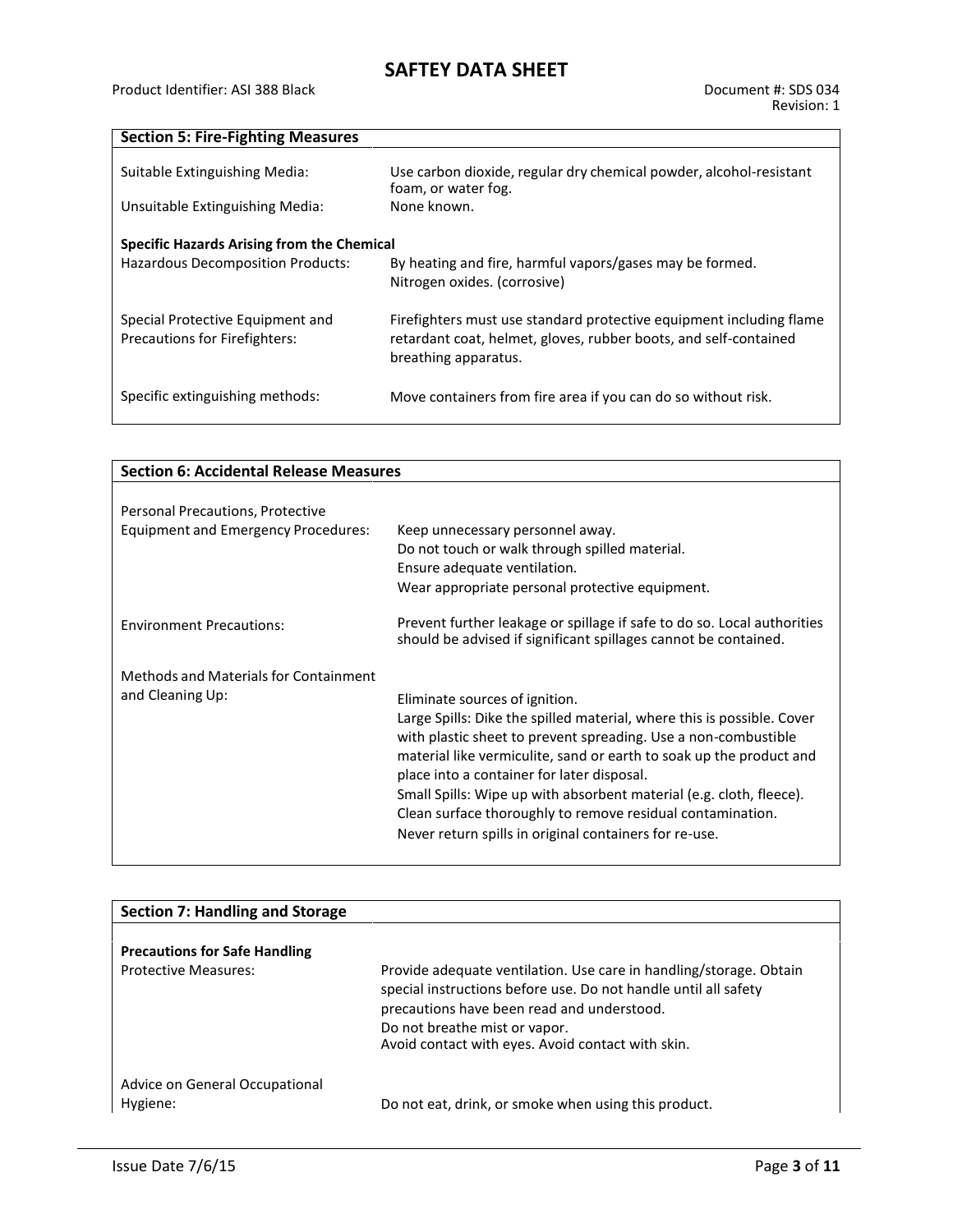|                                                                  | Wash thoroughly after handling.<br>Wash contaminate clothing before reuse.                                                                                  |
|------------------------------------------------------------------|-------------------------------------------------------------------------------------------------------------------------------------------------------------|
| Conditions for Safe Storage, including<br>any Incompatibilities: | Store locked up. Keep in original container and tightly closed.<br>Keep out of the reach of children.<br>Store in a cool, dry place out of direct sunlight. |
| Incompatibilities:                                               | Strong oxidizing agents, water, moisture                                                                                                                    |

| <b>Section 8: Exposure Controls/Personal Protection</b>                                            |                                                                                |                                                                                                                    |                                                                                                                                                                                                                                                   |  |
|----------------------------------------------------------------------------------------------------|--------------------------------------------------------------------------------|--------------------------------------------------------------------------------------------------------------------|---------------------------------------------------------------------------------------------------------------------------------------------------------------------------------------------------------------------------------------------------|--|
| <b>Component Exposure Limits</b>                                                                   |                                                                                |                                                                                                                    |                                                                                                                                                                                                                                                   |  |
| <b>CAS</b>                                                                                         | Component                                                                      |                                                                                                                    | <b>Exposure Limits</b>                                                                                                                                                                                                                            |  |
|                                                                                                    |                                                                                |                                                                                                                    | ACGIH: 3 mg/m3 TWA (Inhalable fraction)                                                                                                                                                                                                           |  |
| 1333-86-4                                                                                          | Carbon black                                                                   |                                                                                                                    | <b>OSHA Z-1:</b> 3.5 mg/m3 PEL                                                                                                                                                                                                                    |  |
|                                                                                                    |                                                                                |                                                                                                                    | NIOSH REL: 0.1 mg/m3 TWA                                                                                                                                                                                                                          |  |
|                                                                                                    |                                                                                |                                                                                                                    | WEEL: 36 mg/m3 TWA                                                                                                                                                                                                                                |  |
| $96 - 29 - 7$                                                                                      | Methylethylketoxime                                                            |                                                                                                                    | 10 ppm                                                                                                                                                                                                                                            |  |
|                                                                                                    | (Impurity)                                                                     |                                                                                                                    | Vendor: 10 ppm STEL; 3 ppm TWA                                                                                                                                                                                                                    |  |
| Appropriate Engineering Controls:<br><b>Individual Protection Measures</b><br>Eye/Face Protection: |                                                                                | Provide eyewash station.                                                                                           | Provide adequate general and local exhaust ventilation.<br>Pay attention to ventilation such as local exhaust, mechanical and/or<br>door open for at least 24 hours after application.<br>Wear tightly sealed safety glasses according to EN 166. |  |
|                                                                                                    |                                                                                | Provide an emergency eye wash fountain and quick drench shower in<br>the immediate work area.                      |                                                                                                                                                                                                                                                   |  |
| <b>Skin Protection:</b>                                                                            |                                                                                |                                                                                                                    | Skin should be washed after contact.                                                                                                                                                                                                              |  |
| Hand Protection:                                                                                   | Wear protective gloves. Wash hands before breaks and at the end of<br>workday. |                                                                                                                    |                                                                                                                                                                                                                                                   |  |
| <b>Respiratory Protection:</b>                                                                     |                                                                                | If airborne concentrations are above the applicable exposure limits,<br>use NIOSH approved respiratory protection. |                                                                                                                                                                                                                                                   |  |

### **Section 9: Physical and Chemical Properties**

| <b>Physical State:</b>                              | Liguid                               | <b>Appearance:</b> Paste             |                                                    |
|-----------------------------------------------------|--------------------------------------|--------------------------------------|----------------------------------------------------|
| Color:                                              | Black                                | <b>Physical Form:</b> Paste          |                                                    |
| Odor:                                               | Oxime odor                           | <b>Odor Threshold:</b> Not available |                                                    |
| pH:                                                 | Not applicable                       | <b>Melting Point:</b> Not applicable |                                                    |
|                                                     | <b>Boiling Point:</b> Not applicable | <b>Decomposition:</b> Not available  |                                                    |
|                                                     | <b>Flash Point:</b> 204.8 °F (96 °C) |                                      | <b>Evaporation Rate:</b> $\lt$ 1 (Butyl Acetate=1) |
|                                                     | Closed cup                           |                                      |                                                    |
| <b>OSHA Flammability Class:</b> Not classified as a |                                      |                                      | Vapor Pressure: Negligible (25 °C)                 |
|                                                     | flammability hazard                  |                                      |                                                    |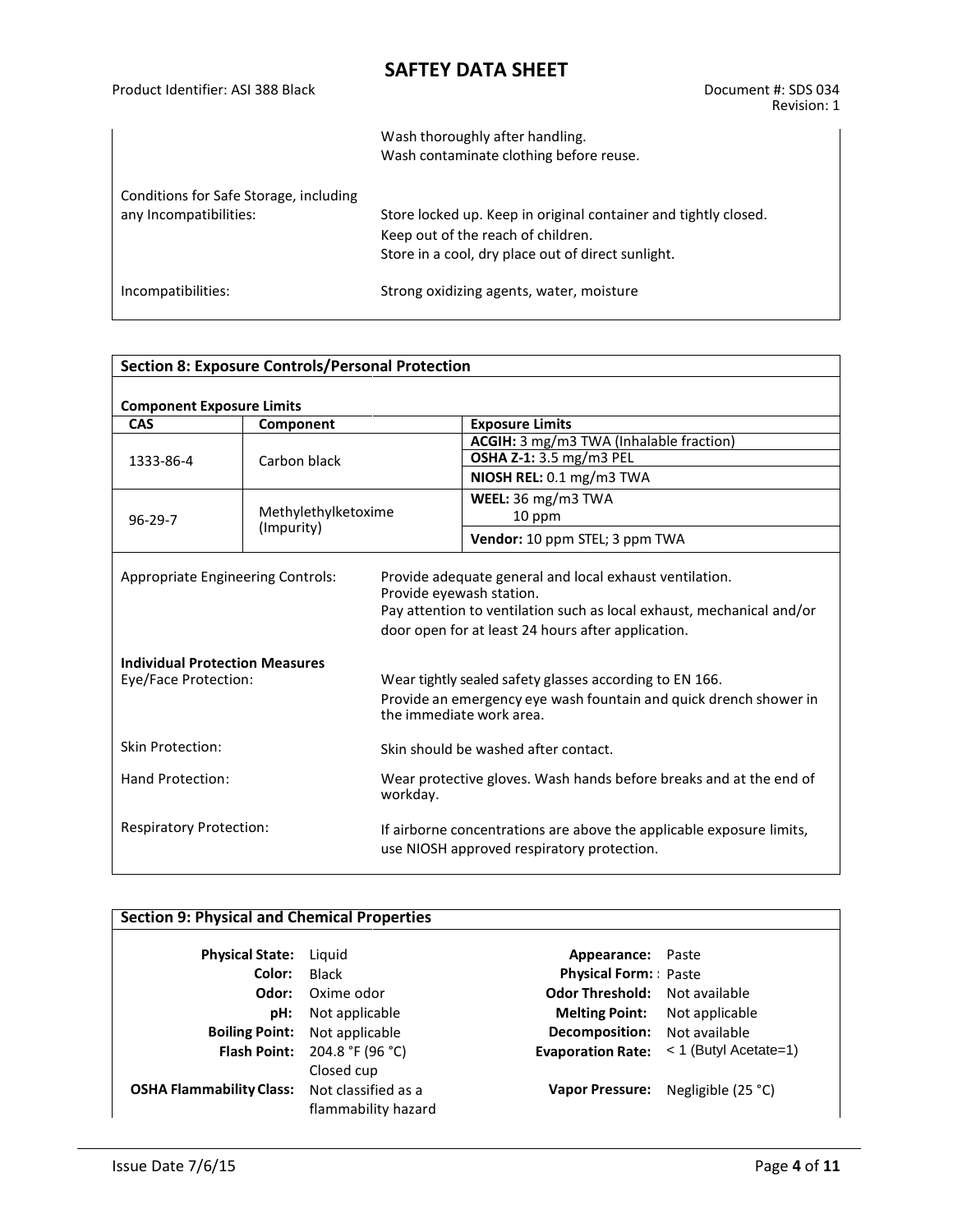Product Identifier: ASI 388 Black Document #: SDS 034

|                                                                                                                                                                                                                      | <b>Density:</b> 1.03 (25 °C) |
|----------------------------------------------------------------------------------------------------------------------------------------------------------------------------------------------------------------------|------------------------------|
| Water Solubility: Not soluble                                                                                                                                                                                        |                              |
| Coeff. Water/Oil Dist: Not available                                                                                                                                                                                 |                              |
| <b>Auto Ignition:</b> Not available                                                                                                                                                                                  |                              |
|                                                                                                                                                                                                                      | <b>VOC:</b> $1 - 3\%$        |
| <b>Molecular Formula:</b> Not applicable                                                                                                                                                                             |                              |
| Vapor Density (air = 1): $> 1$ (air=1)<br><b>Specific Gravity (water = 1):</b> Not available<br>Log KOW: Not available<br><b>KOC:</b> Not available<br>Viscosity: Not applicable<br><b>Volatility:</b> Not available |                              |

| <b>Section 10: Stability and Reactivity</b> |                                                                                                                                                                                                                                                                |  |  |
|---------------------------------------------|----------------------------------------------------------------------------------------------------------------------------------------------------------------------------------------------------------------------------------------------------------------|--|--|
| Reactivity:                                 | Not classified as a reactivity hazard.                                                                                                                                                                                                                         |  |  |
| <b>Chemical Stability:</b>                  | Stable at normal temperatures and pressure.                                                                                                                                                                                                                    |  |  |
| Possibility of Hazardous Reactions:         | Hazardous polymerization does not occur.                                                                                                                                                                                                                       |  |  |
| <b>Conditions to Avoid:</b>                 | None known.                                                                                                                                                                                                                                                    |  |  |
| Incompatible Materials:                     | Strong oxidizing materials, water, moisture                                                                                                                                                                                                                    |  |  |
| Hazardous Decomposition Products:           | This product reacts with water, moisture or humid air to evolve<br>following compounds: Methylethylketoxime. Refer to section 8:<br>exposure controls/personal protection and section 11: toxicological<br>information.                                        |  |  |
|                                             | Thermal breakdown of this product during fire or very high heat<br>condition may evolve the following hazardous decomposition product:<br>Carbon oxides and traces of incompletely burned carbon compounds.<br>Silicon dioxide. Nitrogen oxides. Formaldehyde. |  |  |

| <b>Section 11: Toxicological Information</b>                   |                     |                        |                |                                     |                 |
|----------------------------------------------------------------|---------------------|------------------------|----------------|-------------------------------------|-----------------|
| <b>Acute Toxicity</b><br><b>Component Analysis - LD50/LC50</b> |                     |                        |                |                                     |                 |
| <b>CAS</b>                                                     | Component           | <b>Result</b>          | <b>Species</b> | <b>Dose</b>                         | <b>Exposure</b> |
|                                                                |                     | LD50 Oral              | Rat            | 2995 mg/kg<br>2400 mg/kg            | N/A             |
| Proprietary                                                    | Alkoxysilane        | <b>LC50</b> Inhalation | Rat            | 1.49-2.44 mg/L                      | 4 hr            |
|                                                                |                     | LD50 Dermal            | Rabbit         | $>2000$ mg/kg<br>$16 \text{ ml/kg}$ | N/A             |
| 1333-86-4                                                      | Carbon Black        | LD50 Oral              | Rat            | >8000 mg/kg                         | N/A             |
|                                                                | Methylethylketoxime | LD50 Oral              | Rat            | 930 $mg/kg$                         | N/A             |
| 96-297                                                         | (Impurity)          | LD50 Dermal            | Rabbit         | $200 \mu$ /kg                       | N/A             |

# **Information on Likely Routes of Exposure**

No significant effects are expected.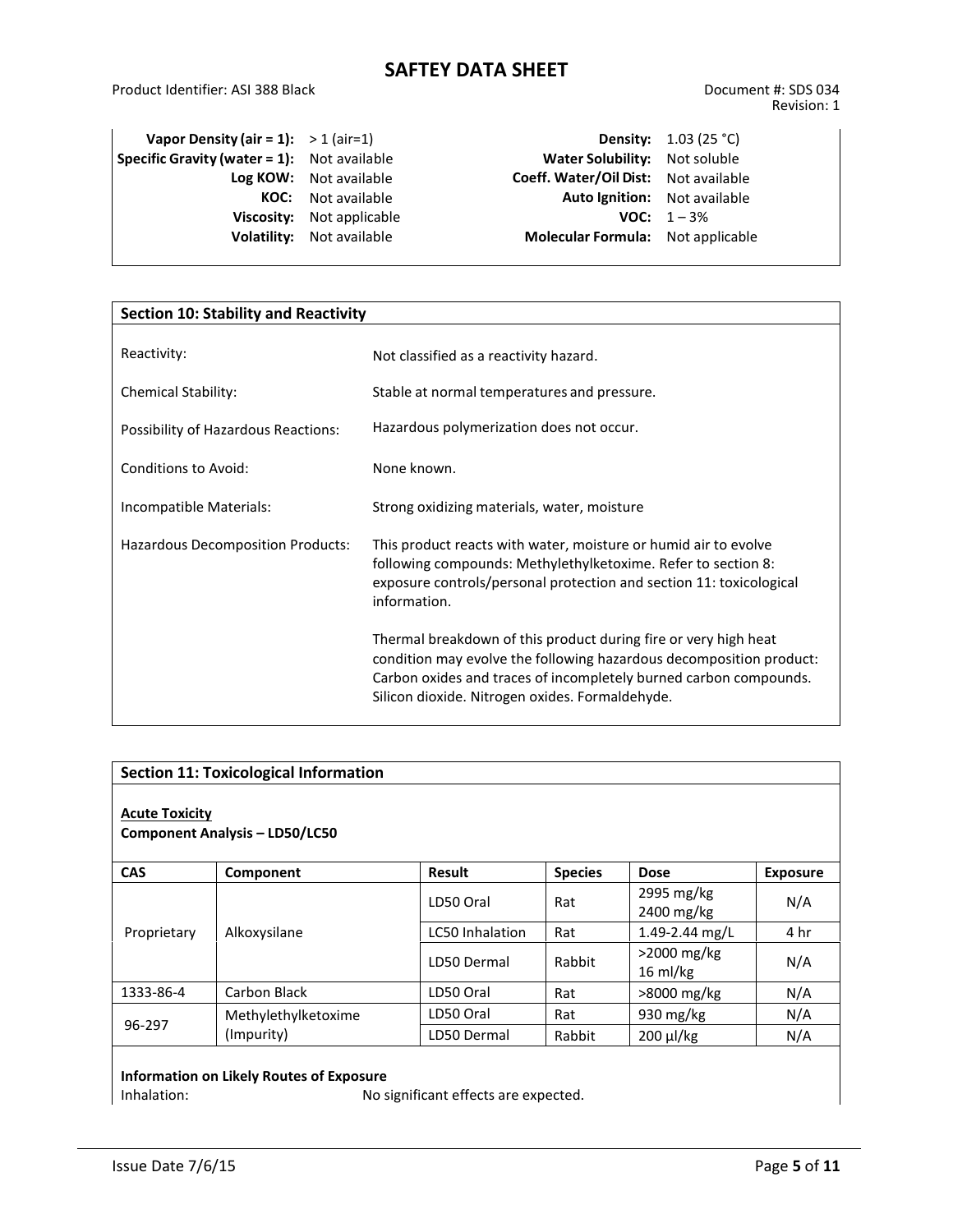#### Product Identifier: ASI 388 Black Document #: SDS 034 Revision: 1

| Ingestion:                       |                                  | No significant effects are expected.                                                                                                                                                                                                          |  |  |  |  |
|----------------------------------|----------------------------------|-----------------------------------------------------------------------------------------------------------------------------------------------------------------------------------------------------------------------------------------------|--|--|--|--|
| <b>Skin Contact:</b>             |                                  |                                                                                                                                                                                                                                               |  |  |  |  |
|                                  |                                  | May cause an allergic skin reaction.                                                                                                                                                                                                          |  |  |  |  |
| Eye Contact:                     |                                  | Causes serious eye irritation.                                                                                                                                                                                                                |  |  |  |  |
| Immediate and Delayed Effects:   |                                  | Dermatitis. Rash. Severe eye irritation. Symptoms may include stinging,<br>tearing, redness, swelling, and blurred vision. May cause an allergic skin<br>reaction. Prolonged exposure may cause chronic effects.                              |  |  |  |  |
| Exposure:                        | Medical Conditions Aggravated by | No information is available.                                                                                                                                                                                                                  |  |  |  |  |
| Irritation/Corrosivity Data:     |                                  | SKIN-RABBIT : Moderately irritating [Alkoxysilane]<br>SKIN-RABBIT: 500mg/24 r MILD [Octamethylcyclotetrasiloxane]                                                                                                                             |  |  |  |  |
|                                  |                                  | Causes serious eye damage. [Vinyloximesilane] [Methylethylketoxime]<br>EYE-RABBIT: 15mg SEVERE [Alkoxysilane ]                                                                                                                                |  |  |  |  |
|                                  |                                  | Causes serious eye irritation. [Methyloximesilane]<br>EYE-RABBIT : MILD [Octamethylcyclotetrasiloxane]                                                                                                                                        |  |  |  |  |
| Respiratory Sensitization:       |                                  | Not available.                                                                                                                                                                                                                                |  |  |  |  |
| Dermal Sensitization:            |                                  | May cause an allergic skin reaction. [Methyloximesilane]<br>[Vinyloximesilane]                                                                                                                                                                |  |  |  |  |
|                                  |                                  | [Methylethylketoxime]                                                                                                                                                                                                                         |  |  |  |  |
|                                  |                                  | Positive (Guinea pig) [Alkoxysilane]                                                                                                                                                                                                          |  |  |  |  |
|                                  |                                  | No evidence of sensitization [Octamethylcyclotetrasiloxane]                                                                                                                                                                                   |  |  |  |  |
| Germ Cell Mutagenicity:          |                                  | Negative(Ames test, Chromosome analysis, Micronucleus test)<br>[Alkoxysilane]                                                                                                                                                                 |  |  |  |  |
|                                  |                                  | Negative(Bacteria) [Octamethylcyclotetrasiloxane]                                                                                                                                                                                             |  |  |  |  |
| Carcinogenicity:                 |                                  | Suspected of causing cancer. [Methylethylketoxime]<br>The following material is embedded in the product and not available as<br>respirable dusts. When used as intended or as supplied, the product will<br>not pose hazards:<br>Carbon black |  |  |  |  |
| <b>Component Carcinogenicity</b> |                                  |                                                                                                                                                                                                                                               |  |  |  |  |
| <b>CAS</b>                       | Component                        | <b>Result</b>                                                                                                                                                                                                                                 |  |  |  |  |

| ີ                                                                           | <b>COMPONENT</b> | wesult                                                                                                                                                                                                                                                                                                                                                                                                                                                     |  |  |  |  |  |
|-----------------------------------------------------------------------------|------------------|------------------------------------------------------------------------------------------------------------------------------------------------------------------------------------------------------------------------------------------------------------------------------------------------------------------------------------------------------------------------------------------------------------------------------------------------------------|--|--|--|--|--|
| 1333-86-4                                                                   | Carbon Black     | <b>IARC:</b> Group 2B (possibly carcinogenic to humans)                                                                                                                                                                                                                                                                                                                                                                                                    |  |  |  |  |  |
| OSHA Specifically Regulated Substances (29 CFR 1910.1001-1050): Not listed. |                  |                                                                                                                                                                                                                                                                                                                                                                                                                                                            |  |  |  |  |  |
| Reproductive Toxicity:                                                      |                  | Octamethylcyclotetrasiloxane administered to rats by whole body<br>inhalation at concentrations of 500 and 700 ppm for 70 days prior to<br>mating, through mating, gestation and lactation resulted in decreases in<br>live litter size. Additionally, increases in the incidence of deliveries of<br>offspring extending over an unusually long time period (dystocia) were<br>observed at these concentrations. Statistically significant alterations in |  |  |  |  |  |

these parameters were not observed in the lower concentrations evaluated (300 and 70 ppm). In a previous range-finding study, rats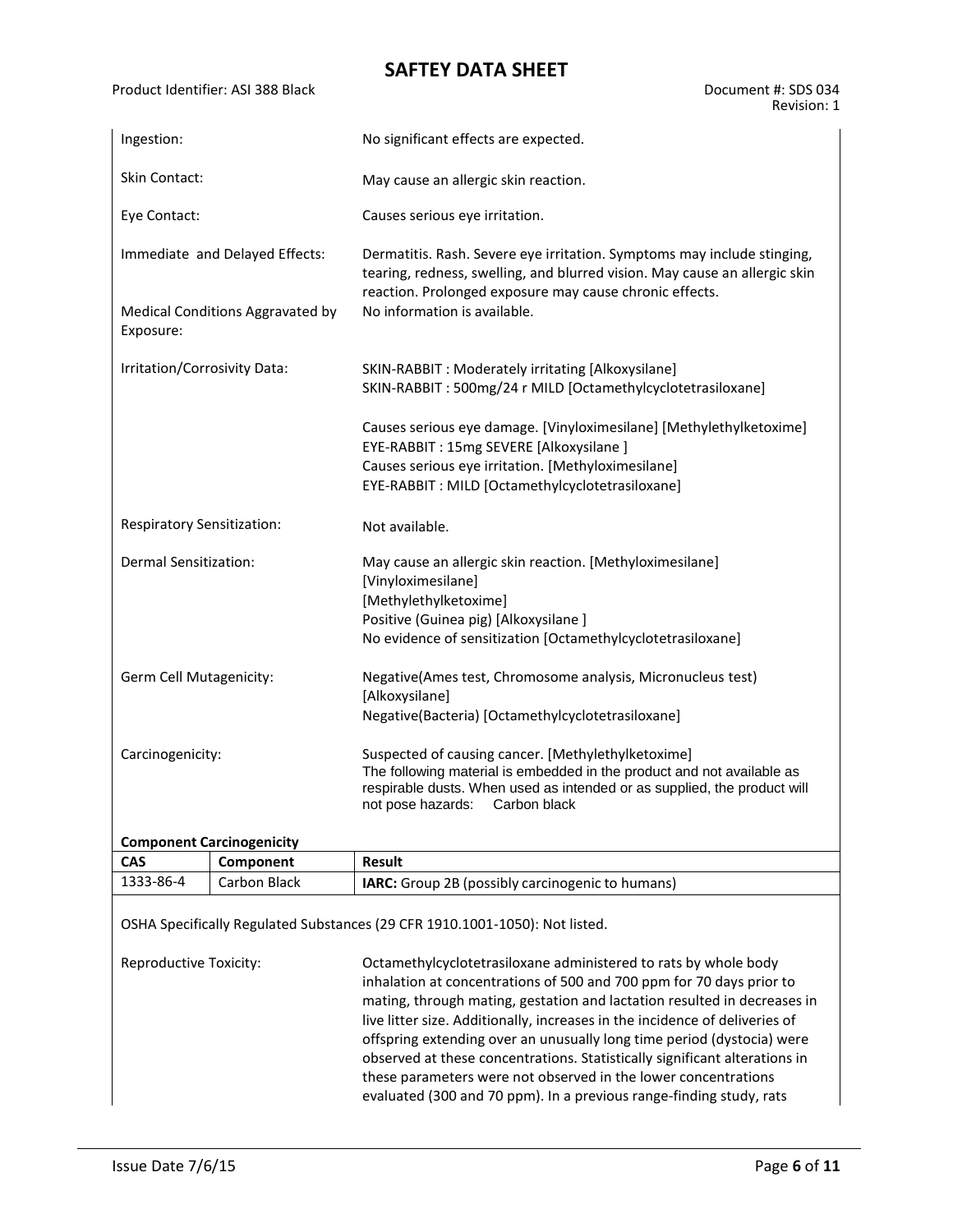| Document #: SDS 034 |
|---------------------|
| Revision: 1         |

| Specific Target Organ Toxicity -<br>Single Exposure:   | exposed to vapor concentrations of 700 ppm had decreases in the<br>number of implantation sites and live litter size. The significance of these<br>findings to humans is not known. [Octamethylcyclotetrasiloxane]<br>Developmental toxicity: NOAEL 500mg/kg/day (Rat), Maternal toxicity:<br>NOAEL 500mg/kg/day (Rat) [Alkoxysilane]<br>Not available.                                                                                                                                                                                                                                                                                                                                                                                                                                                                                                                                                                                                                                                                                                                                                                                                                                                                                                                                                                                                                                 |                                                              |  |  |  |
|--------------------------------------------------------|-----------------------------------------------------------------------------------------------------------------------------------------------------------------------------------------------------------------------------------------------------------------------------------------------------------------------------------------------------------------------------------------------------------------------------------------------------------------------------------------------------------------------------------------------------------------------------------------------------------------------------------------------------------------------------------------------------------------------------------------------------------------------------------------------------------------------------------------------------------------------------------------------------------------------------------------------------------------------------------------------------------------------------------------------------------------------------------------------------------------------------------------------------------------------------------------------------------------------------------------------------------------------------------------------------------------------------------------------------------------------------------------|--------------------------------------------------------------|--|--|--|
| Specific Target Organ Toxicity -<br>Repeated Exposure: | May cause damage to the following organs through prolonged or<br>repeated exposure:<br>Cardiovascular / Hematological: hematopoiesis. [Vinyloximesilane]<br>Cardiovascular / Hematological: hematopoiesis. [Methyloximesilane]                                                                                                                                                                                                                                                                                                                                                                                                                                                                                                                                                                                                                                                                                                                                                                                                                                                                                                                                                                                                                                                                                                                                                          |                                                              |  |  |  |
|                                                        | Repeated inhalation or oral exposure of mice and rats to<br>octamethylcyclotetrasiloxane produced an increase in liver size. No gross<br>histopathological or significant clinical chemistry effects were observed.<br>An increase in liver metabolizing enzymes, as well as a transient increase<br>in the number of normal cells (hyperplasia) followed by an increase in cell<br>size (hypertrophy) were determined to be the underlying causes of the<br>liver enlargement. The biochemical mechanisms producing these effects<br>are highly sensitive in rodents, while similar mechanisms in humans are<br>insensitive. A two year combined chronic and carcinogenicity assay was<br>conducted on octamethylcyclotetrasiloxane. Rats were exposed by<br>whole-body vapor inhalation 6hrs/day, 5days/week for up to 104 weeks to<br>0, 10, 30, 150 or 700ppm of octamethylcyclotetrasiloxane. The increase in<br>incidence of (uterine) endometrial cell hyperplasia and uterine adenomas<br>(benign tumors) were observed in female rats at 700ppm. Since these<br>effects only occurred at 700ppm, a level that greatly exceeds typical<br>workplace or consumer exposure, it is unlikely that industrial, commercial<br>or consumer uses of products containing octamethylcyclotetrasiloxane<br>would result in a significant risk to humans.<br>[Octamethylcyclotetrasiloxane] |                                                              |  |  |  |
| <b>Aspiration Hazard:</b>                              | Not available.                                                                                                                                                                                                                                                                                                                                                                                                                                                                                                                                                                                                                                                                                                                                                                                                                                                                                                                                                                                                                                                                                                                                                                                                                                                                                                                                                                          |                                                              |  |  |  |
| Further Information:                                   | Methyl Ethyl Ketoxime (MEKO). Material will generate MEKO on exposure<br>to humid air gradually. Male rodents exposed to MEKO vapor at high<br>concentration throughout their lifetime developed liver cancer. But<br>relevance to humans is uncertain now. Please read the detail information<br>to MEKO below:                                                                                                                                                                                                                                                                                                                                                                                                                                                                                                                                                                                                                                                                                                                                                                                                                                                                                                                                                                                                                                                                        |                                                              |  |  |  |
|                                                        | Skin Irritation:                                                                                                                                                                                                                                                                                                                                                                                                                                                                                                                                                                                                                                                                                                                                                                                                                                                                                                                                                                                                                                                                                                                                                                                                                                                                                                                                                                        | Causes mild irritation. Can be absorbed<br>through the skin. |  |  |  |
|                                                        | Eyes Irritation:                                                                                                                                                                                                                                                                                                                                                                                                                                                                                                                                                                                                                                                                                                                                                                                                                                                                                                                                                                                                                                                                                                                                                                                                                                                                                                                                                                        | Causes severe irritation.                                    |  |  |  |
|                                                        | <b>Acute Oral Toxicity:</b>                                                                                                                                                                                                                                                                                                                                                                                                                                                                                                                                                                                                                                                                                                                                                                                                                                                                                                                                                                                                                                                                                                                                                                                                                                                                                                                                                             | LD50(rat)= >900mg/kg                                         |  |  |  |
|                                                        | <b>Acute Dermal Toxicity:</b>                                                                                                                                                                                                                                                                                                                                                                                                                                                                                                                                                                                                                                                                                                                                                                                                                                                                                                                                                                                                                                                                                                                                                                                                                                                                                                                                                           | LD50(rabbit) = $>1000$ mg/kg                                 |  |  |  |

Product Identifier: ASI 388 Black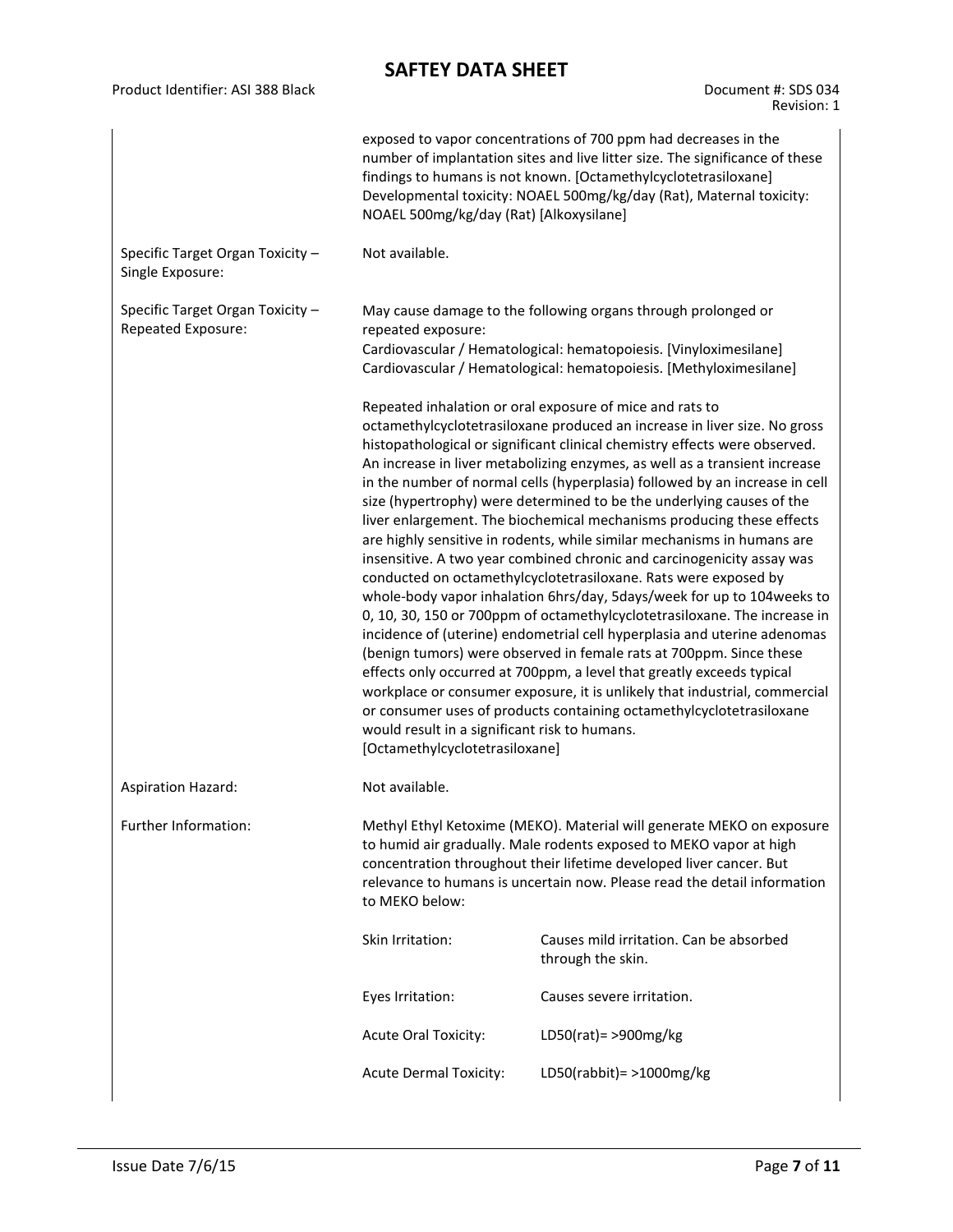Product Identifier: ASI 388 Black Document #: SDS 034

| <b>Acute Inhalation Toxicity:</b>                    | LC50(rat) > 4.83mg/l/4Hr                                                                                                                                                                                                                                                                                       |
|------------------------------------------------------|----------------------------------------------------------------------------------------------------------------------------------------------------------------------------------------------------------------------------------------------------------------------------------------------------------------|
| Inhalation Toxicity:                                 | Shows narcotic action at high concentration.<br>May produce blood effects                                                                                                                                                                                                                                      |
| Skin Sensitization:                                  | Positive(guinea pig)                                                                                                                                                                                                                                                                                           |
| Neurotoxicity:                                       | High dose can produce transient and<br>reversible change in neurobehavioral<br>function.                                                                                                                                                                                                                       |
| Carcinogenicity:                                     | Liver carcinomas were observed in a lifetime<br>inhalation study (ca.2 years) in which mice<br>and rats were exposed.                                                                                                                                                                                          |
| Other Chronic Study:                                 | Degenerative effects on the olfactory<br>epithelium of nasal passages occurred in a<br>concentration related manner in males and<br>females of mice and rats at MEKO<br>concentration of 15, 75 and 375ppm. The<br>significant change in hematological<br>parameters were observed at 404ppm<br>concentration. |
| Workplace<br><b>Environmental Exposure</b><br>Level: | Vendor guide: 3ppm(TWA), 10ppm(STEL)<br>AIHA WEEL: 10ppm(TWA)                                                                                                                                                                                                                                                  |

### **Section 12: Ecological Information**

#### **Ecotoxicity**

Toxic to aquatic life. Toxic to aquatic life with long lasting effects. [Alkoxysilane] May cause long lasting harmful effects to aquatic life. [Octamethylcyclotetrasiloxane]

#### **Component Analysis – Aquatic Toxicity**

| <b>CAS</b>  | Component    | <b>Aquatic</b>       | Result                                                          | <b>Species</b>                             | <b>Dose</b>       | <b>Exposure</b> |
|-------------|--------------|----------------------|-----------------------------------------------------------------|--------------------------------------------|-------------------|-----------------|
| Proprietary | Alkoxysilane | Fish                 | <b>Bluegill (Lepomis</b><br>LC50<br>$>100$ mg/L<br>macrochirus) |                                            |                   | 96 hr           |
|             |              |                      | <b>LC50</b>                                                     | Fathead minnow<br>(Pimephales<br>promelas) | $>100$ mg/L       | 96 hr           |
|             |              |                      | <b>LC50</b>                                                     | Rainbow trout<br>(Oncorhynchus<br>mykiss)  | $>100$ mg/L       | 96 hr           |
|             |              | <b>Invertebrates</b> | <b>EC50</b>                                                     | Water flea<br>(Daphnia magna)              | $90 \text{ mg/L}$ | 48 hr           |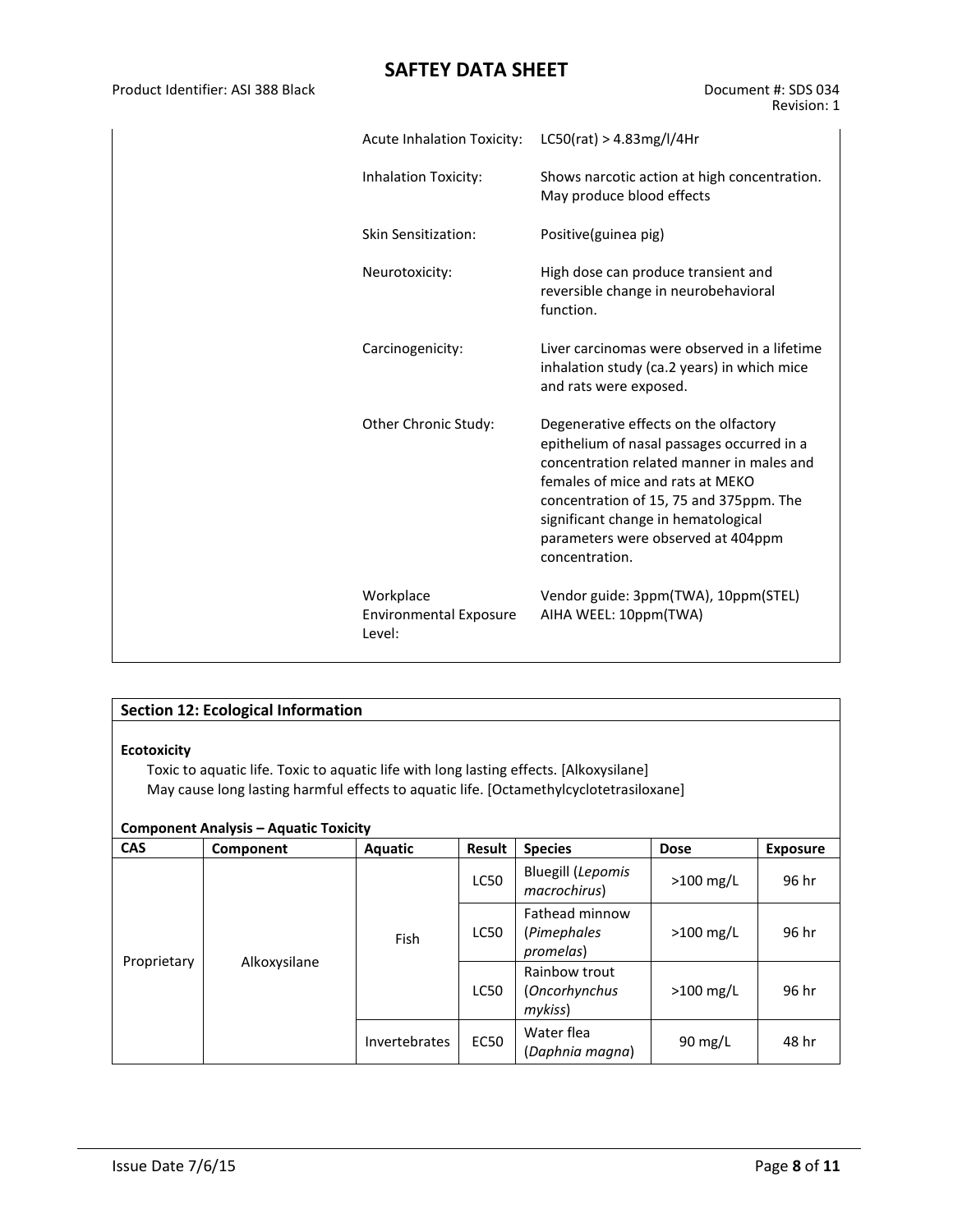|                                                            |                                   |       | EbC50                                                                                       | Green algae<br>(Selenastrum<br>capricornutum)                   | 5.5 $mg/L$         | 72 hr |  |
|------------------------------------------------------------|-----------------------------------|-------|---------------------------------------------------------------------------------------------|-----------------------------------------------------------------|--------------------|-------|--|
|                                                            |                                   | Algae | ErC50                                                                                       | Green algae<br>(Selenastrum<br>capricornutum)                   | $8.8 \text{ mg/L}$ |       |  |
| $96 - 29 - 7$                                              | Methylethylketoxime<br>(Impurity) | Fish  | LC50                                                                                        | Fathead minnow<br>(Pimephales<br>promelas)                      | 777-914 mg/L       | 96 hr |  |
|                                                            | Persistence and Degradability:    |       |                                                                                             | Causes easily hydrolysis in water or atmosphere. [Alkoxysilane] |                    |       |  |
| <b>Bioaccumulative Potential:</b>                          |                                   |       | Bio concentration Factor(BCF) / (Fathead minnows) : 12400<br>[Octamethylcyclotetrasiloxane] |                                                                 |                    |       |  |
| No information available for the product.<br>Biodegration: |                                   |       |                                                                                             |                                                                 |                    |       |  |

| <b>Section 13: Disposal Considerations</b> |                                                                                                                                       |  |  |  |  |  |
|--------------------------------------------|---------------------------------------------------------------------------------------------------------------------------------------|--|--|--|--|--|
| Disposal Methods:                          | Dispose in accordance with all applicable federal, state/regional and<br>local laws and regulations.                                  |  |  |  |  |  |
| Disposal of Contaminated Packaging:        | Dispose of unused product properly. Empty containers should be taken<br>to an approved waste handling site for recycling or disposal. |  |  |  |  |  |
| <b>Component Waste Numbers:</b>            | The U.S. EPA has not published waste numbers for this product's<br>components.                                                        |  |  |  |  |  |

| Not regulated as a dangerous good.                      |
|---------------------------------------------------------|
| Not regulated as a dangerous good.                      |
|                                                         |
| This product is not intended to be transported in bulk. |
|                                                         |
|                                                         |
| Not regulated as a dangerous good.                      |
|                                                         |

#### **Section 15: Regulatory Information**

#### **US Federal Regulations**

 This product is a "Hazardous Chemical" as defined by the OSHA Hazard Communication Standard, 29 CFR 1910.1200.

OSHA Specifically Regulated Substances (29 CFR 1910.1001-1050): Not listed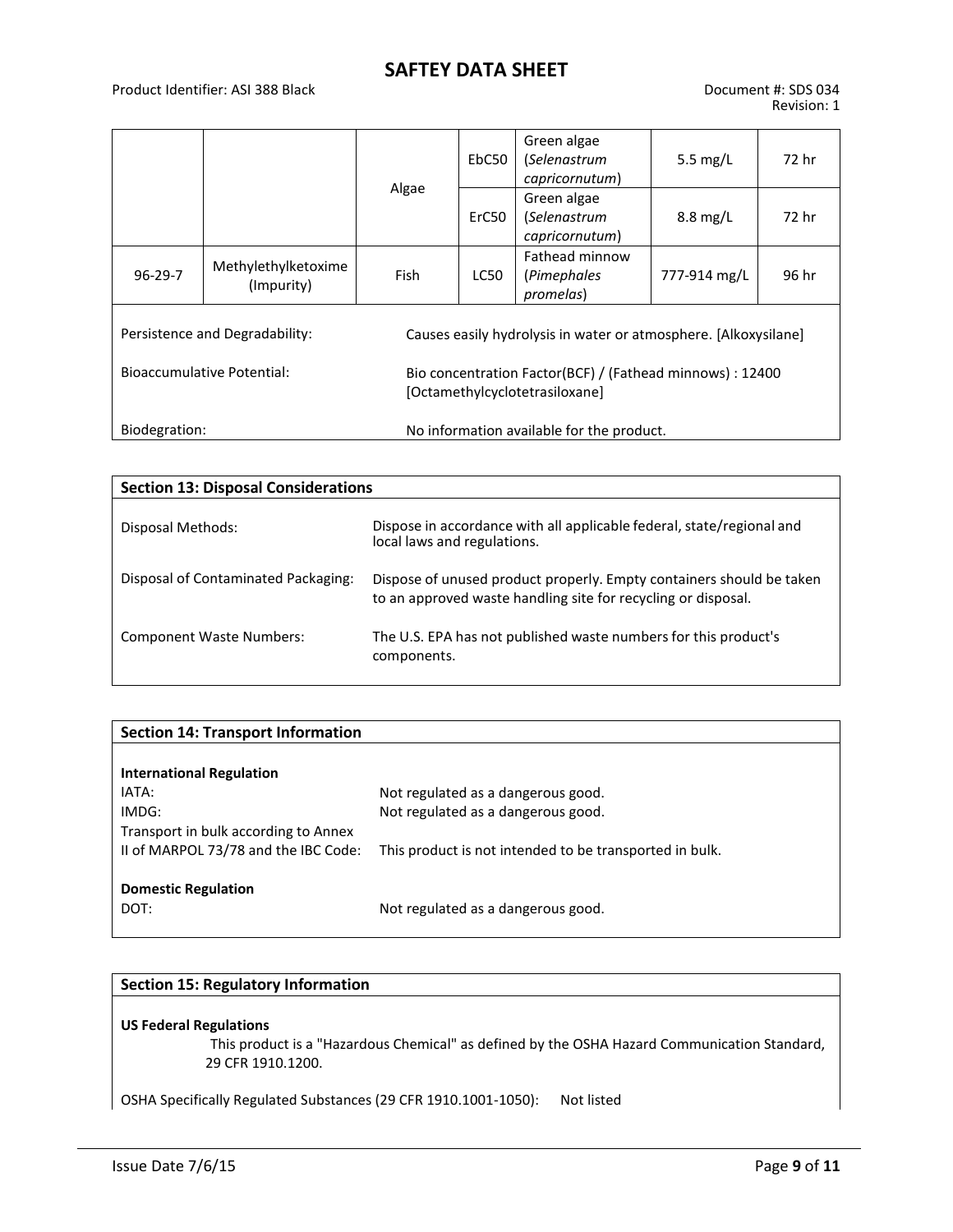| SARA 302 Extremely Hazardous                          |                                                                               |            |              |                          |           |     |     |           |           |            |
|-------------------------------------------------------|-------------------------------------------------------------------------------|------------|--------------|--------------------------|-----------|-----|-----|-----------|-----------|------------|
| Substances:<br>None contained in product.             |                                                                               |            |              |                          |           |     |     |           |           |            |
| <b>SARA 304:</b>                                      | Not applicable.                                                               |            |              |                          |           |     |     |           |           |            |
| SARA 311/312:                                         | None known.                                                                   |            |              |                          |           |     |     |           |           |            |
| <b>SARA 313:</b>                                      | TRI reporting                                                                 |            |              |                          |           |     |     |           |           |            |
| TSCA:                                                 | All components of this product are listed on TSCA Inventory.                  |            |              |                          |           |     |     |           |           |            |
| <b>US State Regulations</b>                           |                                                                               |            |              |                          |           |     |     |           |           |            |
| Massachusetts Right-to-Know - Substance List:         |                                                                               |            |              | Carbon black (1333-86-4) |           |     |     |           |           |            |
| New Jersey Worker and Community Right-to-Know Act:    |                                                                               |            |              | Carbon black (1333-86-4) |           |     |     |           |           |            |
| Pennsylvania Worker and Community Right-to-Know Law:  |                                                                               |            |              | Carbon black (1333-86-4) |           |     |     |           |           |            |
| Rhode Island Right-to-Know:                           |                                                                               |            |              | Not regulated            |           |     |     |           |           |            |
| California Proposition 65:                            | WARNING! This product contains a chemical known to the state of California to |            |              |                          |           |     |     |           |           |            |
|                                                       | cause cancer.                                                                 |            |              |                          |           |     |     |           |           |            |
|                                                       | The following material is embedded in the product and not available as        |            |              |                          |           |     |     |           |           |            |
|                                                       | respirable dusts. When used as intended or as supplied, the product will not  |            |              |                          |           |     |     |           |           |            |
|                                                       | pose hazards:                                                                 |            | Carbon black |                          |           |     |     |           |           |            |
|                                                       |                                                                               |            |              |                          |           |     |     |           |           |            |
| <b>Component Analysis - International Inventories</b> |                                                                               |            |              |                          |           |     |     |           |           |            |
| Component                                             | CAS                                                                           | <b>US</b>  | <b>CA</b>    | EU                       | <b>AU</b> | PH  | JP  | <b>KR</b> | <b>CN</b> | <b>NZ</b>  |
| Carbon black                                          | 1333-86-4                                                                     | Yes        | <b>DSL</b>   | <b>EINECS</b>            | Yes       | Yes | Yes | Yes       | Yes       | Yes        |
| Methylethylketoxime<br>(Impurity)                     | $96 - 29 - 7$                                                                 | <b>Yes</b> | <b>DSL</b>   | <b>EINECS</b>            | Yes       | Yes | Yes | Yes       | Yes       | <b>Yes</b> |
| Octamethylcyclotetrasiloxane<br>(Impurity)            | 556-67-2                                                                      | <b>Yes</b> | <b>DSL</b>   | <b>EINECS</b>            | Yes       | Yes | Yes | Yes       | Yes       | <b>Yes</b> |
|                                                       |                                                                               |            |              |                          |           |     |     |           |           |            |